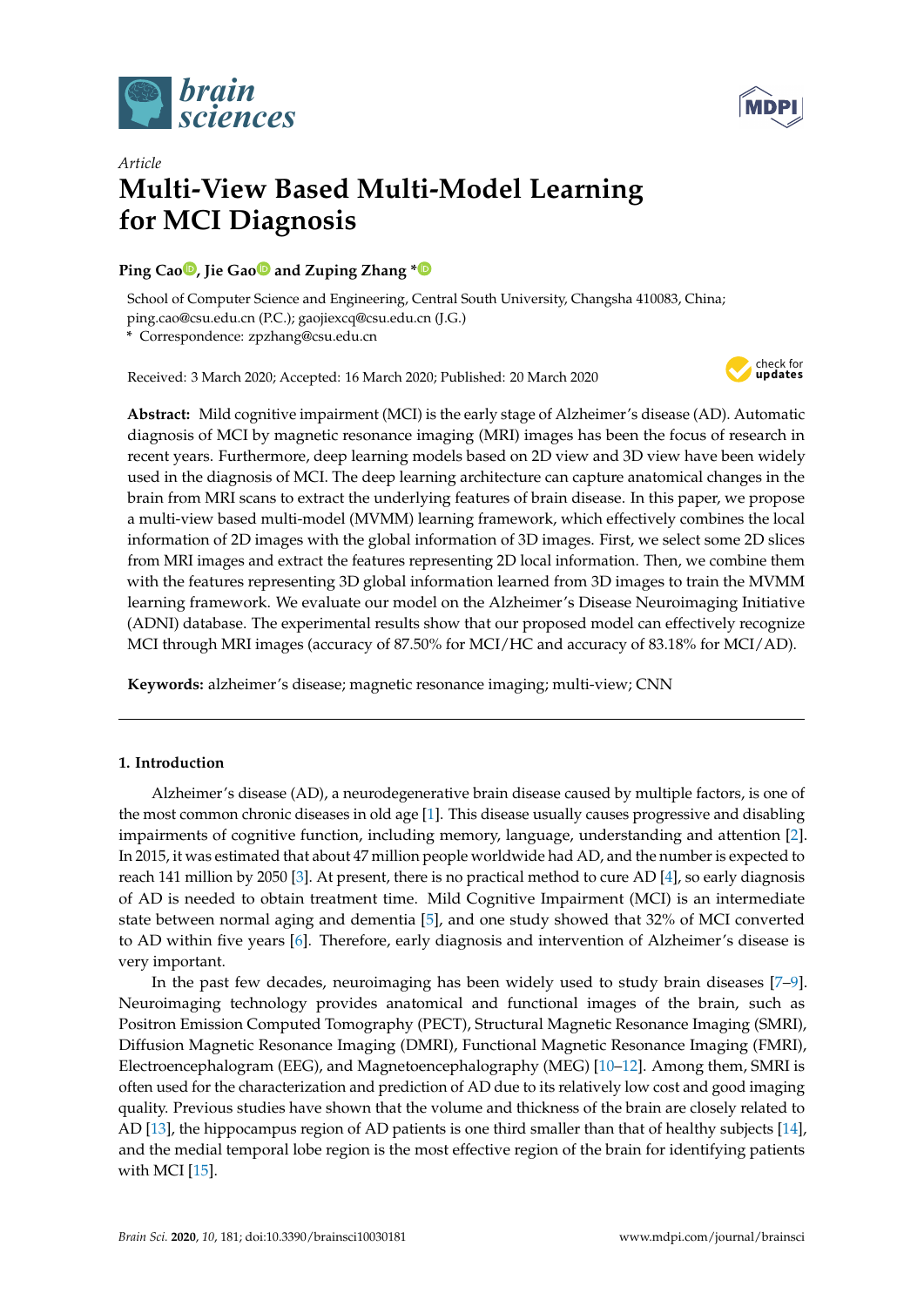In recent years, machine learning and deep learning technologies have demonstrated revolutionary performance in many areas, such as action recognition, machine translation, image segmentation, and speech recognition [\[16–](#page-12-8)[19\]](#page-12-9). Machine learning and deep learning have also achieved great success in the fields of medical image analysis and assisted diagnosis of brain diseases [\[20](#page-12-10)[–23\]](#page-12-11). Unlike traditional methods based on manual feature extraction, deep learning can learn straightforward and low-level features from medical images, and construct complex high-level features in a hierarchical way [\[24\]](#page-12-12).

The methods of diagnosing AD through Magnetic Resonance Imaging (MRI) images can be roughly divided into two categories, including 1) methods based on two-dimensional (2D) view, and 2) methods based on three-dimensional (3D) view. In most studies based on 2D view, 2D slices are selected from each subject, and these coronal, sagittal, or axial brain images are considered as a whole to classify. Bi et al. [\[25\]](#page-12-13) manually selected brain images from three orthogonal panels of MRI data and performed unsupervised learning through PCA-Net. Neffati et al. [\[26\]](#page-12-14) extracted 2D discrete wavelet transform texture features from coronal slices to classify AD. Jain et al. [\[27\]](#page-13-0) selected the most informative set of 2D slices and used models trained on natural images to classify medical images through transfer learning. Mishra et al. [\[28\]](#page-13-1) extracted features through complete local binary pattern from 2D slices in three directions instead of a single direction. These methods based on 2D view have all achieved excellent classification performance.

In addition, there are many methods based on 3D view that can also classify AD well [\[29–](#page-13-2)[32\]](#page-13-3). Zhang et al. [\[33\]](#page-13-4) discriminated between patients and healthy controls by using voxel-based morphometry (VBM) parameters from 3D images. Their results reported that the effect of classification using only 3D VBM parameters was better than the effect of classification using only 2D texture parameters. J. Liu et al. extracted 3D texture features through different divisions of the brain regions of interest (ROI) to construct multiple hierarchical networks [\[34](#page-13-5)[,35\]](#page-13-6). Y. Wang et al. [\[36\]](#page-13-7) diagnosed AD through combining morphometric measures of 3D images and connectome measures of 3D ROI. M. Liu et al. [\[37\]](#page-13-8) used multivariate statistical tests to find discriminative 3D patch sets from the 3D rain images for the subsequent analysis. Basaia et al. [\[38\]](#page-13-9) adopted a convolutional neural network to distinguish mild cognitive impairment who will convert to AD (c-MCI) and stable MCI (s-MCI) through 3D MRI images with an accuracy of 75%.

Considering the excellent performance of methods based on 2D view and 3D view, researchers in different fields have combined 2D and 3D views for study. Nanni et al. [\[39\]](#page-13-10) combined texture features extracted from 2D slices with voxel features from 3D images and used multiple feature selection methods to improve the detection of early AD. In the field of action recognition and human pose estimation, Luvizon et al. [\[40\]](#page-13-11) used a multi-task learning framework to combine 2D still images with 3D videos to learn features and achieved the latest results at that time. In the field of tumor segmentation, Mlynarski et al. [\[41\]](#page-13-12) first divided 3D images into 2D images in three directions, and then fed them into the 2D model to generate 2D feature maps. Finally, they used 2D feature maps as the additional inputs of the 3D model to combine 2D and 3D information to achieve better segmentation results. The methods of combining 2D and 3D views in the different fields mentioned above have achieved excellent results. Therefore, we propose a multi-model learning framework based on multiple views to make full use of local and global information in this paper. We combine some 2D MRI images with the entire 3D MRI images, and adopt different deep learning models for different views to better distinguish AD and MCI.

The main contributions are listed as follows:

- (1) We employ entropy to select 2D slices and fuse them to learn 2D local features.
- (2) We propose a combination of 2D and 3D images of MRI to diagnose MCI, rather than a single view.
- (3) We propose a multi-model learning framework that uses different models to train data from different views.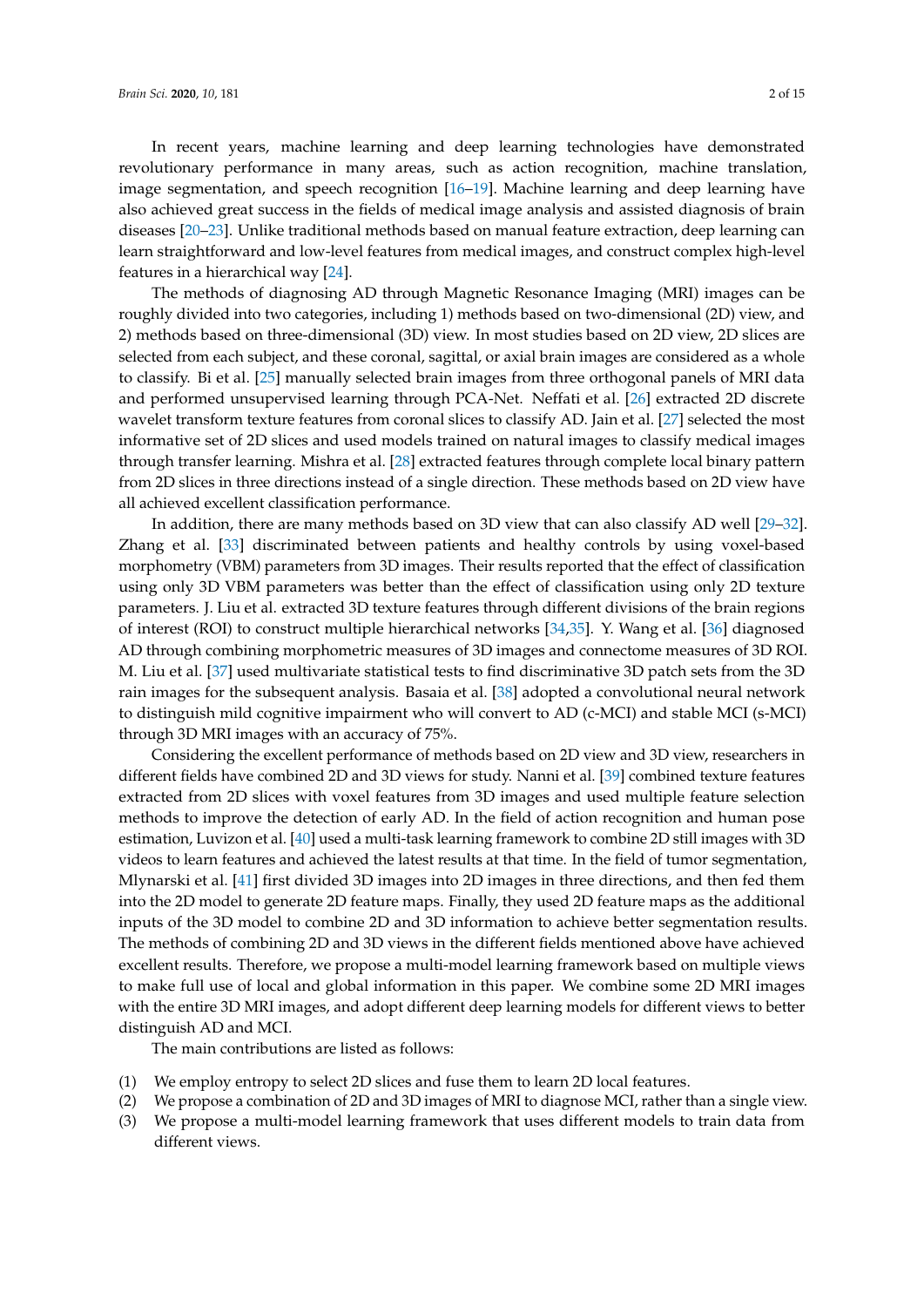#### **2. Materials and Methods**

We propose a new method of MCI diagnosis based on multi-view based multi-model (MVMM) framework. The MVMM framework mainly includes a 3D model for extracting global features and a 2D model for extracting local features. The 3D model we use is the Dilated Residual Network (DRN), which adds an Efficient Space Pyramid (ESP) module. The 2D model is the Dual Attention Inception Network (DAIN), which adds a dual attention mechanism to the Inception network. The flow of our MVMM framework is shown in Figure [1.](#page-2-0) Firstly, the gray matter (GM) images of subjects are divided into whole-brain gray matter images and some selected two-dimensional slices, and then they are respectively input into the corresponding different models. Finally, the local features and global features are concatenated together for integration training.

<span id="page-2-0"></span>

**Figure 1.** Multi-view based multi-model learning framework.

## *2.1. Data and Pre-Processing*

#### 2.1.1. Data Acquisition

In this work, the MRI images we use are obtained from Alzheimer's Disease Neuroimaging Initiative (ADNI) database [\(http://adni.loni.usc.edu/\)](http://adni.loni.usc.edu/) [\[42\]](#page-13-13). ADNI started in 2004 under the leadership of Dr. Michael W. Weiner. ADNI is a longitudinal multicenter study with the primary goal of early detection of AD and the use of biomarkers to track disease progression. ADNI has already begun three phases, namely ADNI1 (2004-2009), ADNI2/GO (2010-2016) and ADNI3. At each phase of ADNI, new participants are recruited and agreed to complete various imaging acquisitions and clinical evaluations. Later phases include follow-up scans of some previously scanned subjects and scans of new subjects. In this paper, we select the SMRI data acquired at 1.5 Tesla [\[43\]](#page-13-14). The data we use are obtained from 649 subjects, which include 175 scans of AD, 214 scans of healthy controls (HC), and 260 scans of MCI. The demographic and clinical characteristics of all subjects are reported in Table [1.](#page-2-1)

**Table 1.** Demographic information for 649 subjects.

<span id="page-2-1"></span>

| <b>Class</b> | <b>Subjects</b> | Gender (M/F) | Age            | <b>MMSE</b>    |
|--------------|-----------------|--------------|----------------|----------------|
| AD.          | 175             | 93/82        | $75.62 + 7.38$ | $23.01 + 2.67$ |
| HC           | 214             | 115/99       | $77.09 + 5.21$ | $29.16 + 0.98$ |
| MCI          | 260.            | 183/77       | $75.90 + 7.37$ | $26.14 + 3.64$ |

## 2.1.2. Data Pre-Processing

There is usually much noise in the raw data, so we need to preprocess the MRI data first. In this paper, we use the voxel-based morphological preprocessing method. Specifically, we use the CAT12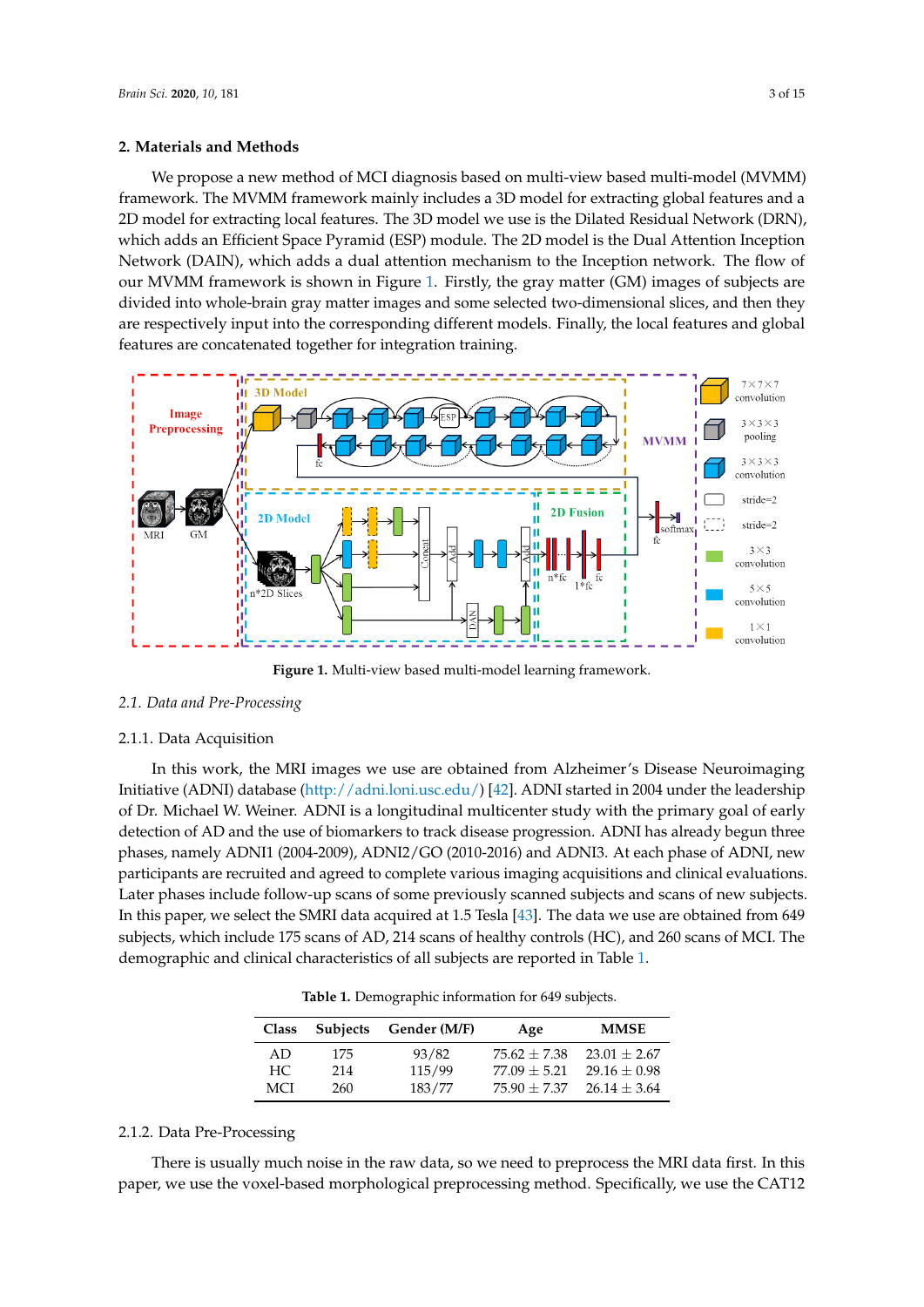toolbox which is an extension to SPM12 [\[44\]](#page-13-15) to provide computational anatomy. First, we register the MRI images to the standard space through DARTEL (Diffeomorphic Anatomical Registration Through Exponentiated Liealgebra) algorithm [\[45\]](#page-13-16). Second, we use the maximum a posteriori and partial volume estimation segmentation techniques [\[46\]](#page-13-17) to segment the image into gray matter, white matter, and cerebrospinal fluid. Then, the Jacobian determinant is used to modulate the gray matter image nonlinearly. Finally, the gray matter image is spatially smoothed with the 8mm Gaussian smoothing kernel. The size of each gray matter image we get in the standard space is  $121 \times 145 \times 121$ , then we use scikit-image package to resample it to a size of  $96 \times 96 \times 96$ . It is noted that gray matter loss in the medial temporal lobe is characteristic of MCI [\[47\]](#page-13-18), so we use gray matter images to analyze in this paper. The MRI images before and after preprocessing are shown in Figure [2.](#page-3-0)

<span id="page-3-0"></span>

**Figure 2.** Images before and after preprocessing: The first row shows the original images, and the second row shows the final gray matter images.

### *2.2. DRN Model Based on a 3D View*

For the whole brain three-dimensional view, we take the preprocessed whole gray matter image directly as input. In order to learn the 3D global information more comprehensively, we use 3D convolutional neural networks to perform global feature extraction related to AD. The 3D gray matter image contains the entire brain, which is very informative. Therefore, how to comprehensively learn useful features is a challenge. Convolutional neural networks have developed rapidly. Since the birth of AlexNet in 2012 [\[48\]](#page-13-19), the depth of subsequent advanced convolutional neural network models has grown deeper. But as the depth increases, the problem of gradient disappearance during training becomes more serious. In order to avoid the problem of gradient disappearance caused by the network being too deep, the residual network (ResNet) [\[49\]](#page-14-0) introduces an identity shortcut connection and skips one or more layers directly. Assuming that the layer *l* − 1 is connected to the layer *l*, the output *x<sup>l</sup>* of the layer *l* is:

$$
x_l = H_l(x_{l-1}) + x_{l-1} \tag{1}
$$

*H*( $\cdot$ ) represents a non-linear transformation function, including batch normalization (BN), rectified linear unit (ReLu), and convolution operation. ResNet reduces the difficulty of training deep networks by adding shortcut connections. For AD-related information, ResNet uses linear activation to obtain identity mapping. In contrast, ResNet uses non-linear activation for redundant information not related to AD. Since the non-linear activation is for redundant information, less useful information is lost. ResNet effectively solves the problem of network degradation caused by too deep depth, so that the model can learn more powerful advanced features.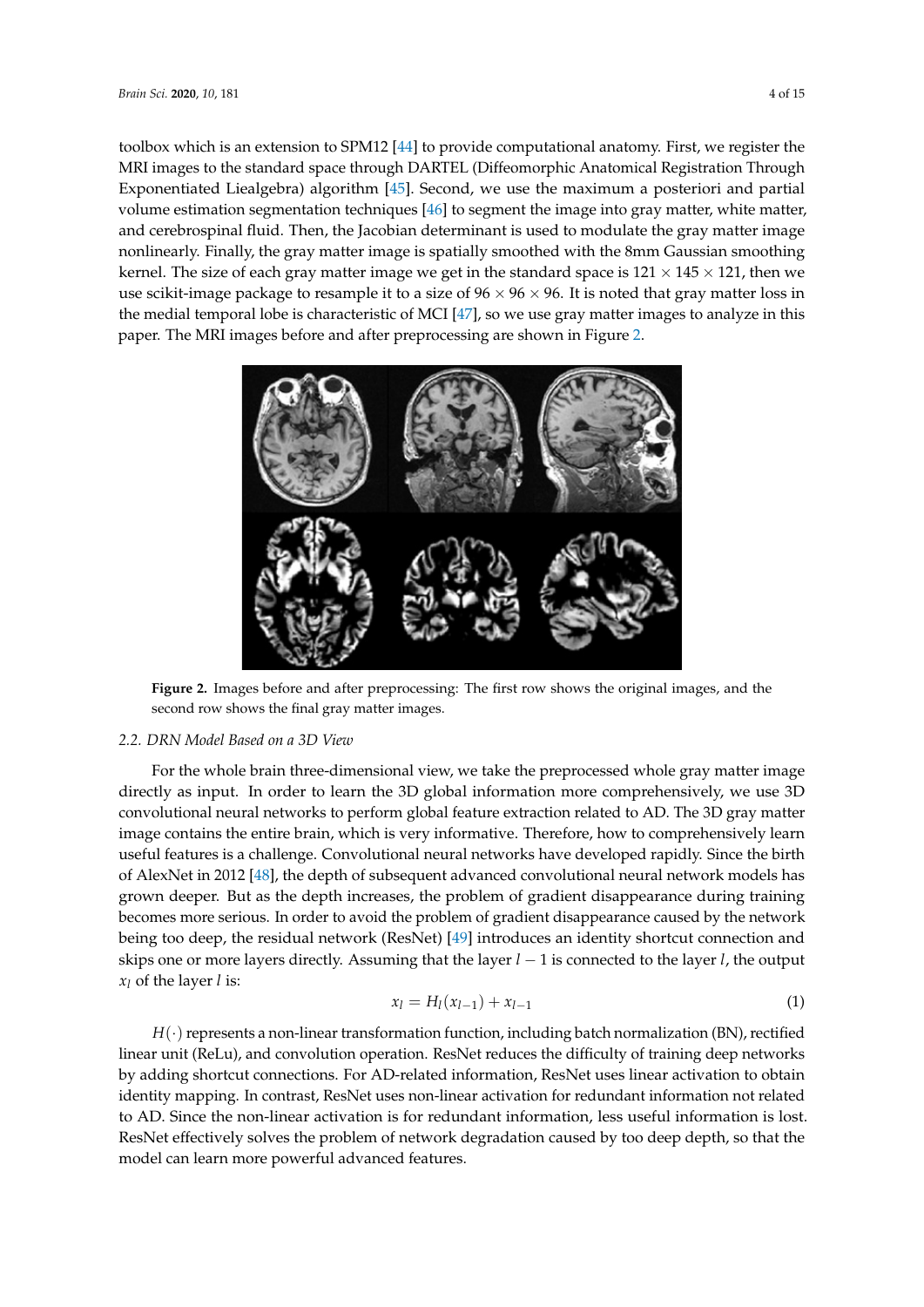In this paper, ResNet-18 is used as the basic model to train gray matter images from 3D view to obtain disease characteristics related to AD. However, the traditional ResNet model only uses  $3 \times 3 \times 3$ convolution kernels, and the receptive field of a single convolution kernel can only reach 27. In order to enable the convolution kernel to obtain a larger receptive field, and to allow the model to learn 3D features more comprehensively, we add the dilated convolution [\[50\]](#page-14-1) on the basis of the ResNet network. Assuming that the size of the convolution kernel is *k* and the dilation rate is *r*, the receptive field (RF) of the dilated convolution is:

$$
RF = [k + (k-1)(r-1)]^3, r > 1
$$
\n(2)

When  $r=1$ , it is ordinary convolution, and the receptive field is  $k^3$ . When  $r=2$ , for the same 3  $\times$  3 convolution, the dilated convolution not only increases the receptive field (from 9 to 25), but also does not increase the parameters like ordinary convolution (the weight in the dilated part is 0). Although dilated convolutions increase the receptive field, the mesh effect is prone to occur if misused. Therefore, we use an efficient space pyramid (ESP) [\[51\]](#page-14-2) module to avoid the mesh effect. Specifically, a  $1 \times 1 \times 1$ convolution is performed on the input to obtain a feature map of  $n \times n \times n \times f$ , and then four parallel dilated convolutions are used. Finally, the hierarchical features are merged to obtain the same size feature map. The structure of the ESP module is shown in Figure [3.](#page-4-0)

<span id="page-4-0"></span>

**Figure 3.** ESP module.

In the figure above, the *r*1,*r*2,*r*3,*r*4 are different dilation rates. It can be seen that the residual operation is also used in the ESP module, and the information of different receptive fields is concatenated before the residual operation to ensure the output quality. We replace one layer in the original ResNet-18 network with an ESP module to learn the 3D global features of the brain image more effectively. The overall structure of the final three-dimensional DRN model is shown in Figure [1.](#page-2-0) The pre-processed whole-brain gray matter image contains much information. In order to effectively learn useful information, we choose 3D deep convolutional neural network for training. We use ResNet-18 with shortcut connections as our base model. At the same time, we also use dilated convolution to expand the receptive field in order to learn AD-related features more comprehensively.

#### *2.3. DAIN Model Based on 2D View*

For the 2D local view, we select some slices from the preprocessed gray matter image for training. We can select a large number of 2D slices from the 3D gray matter image. How to choose the best training data is very important for the success of the entire method. In this paper, we select 2D images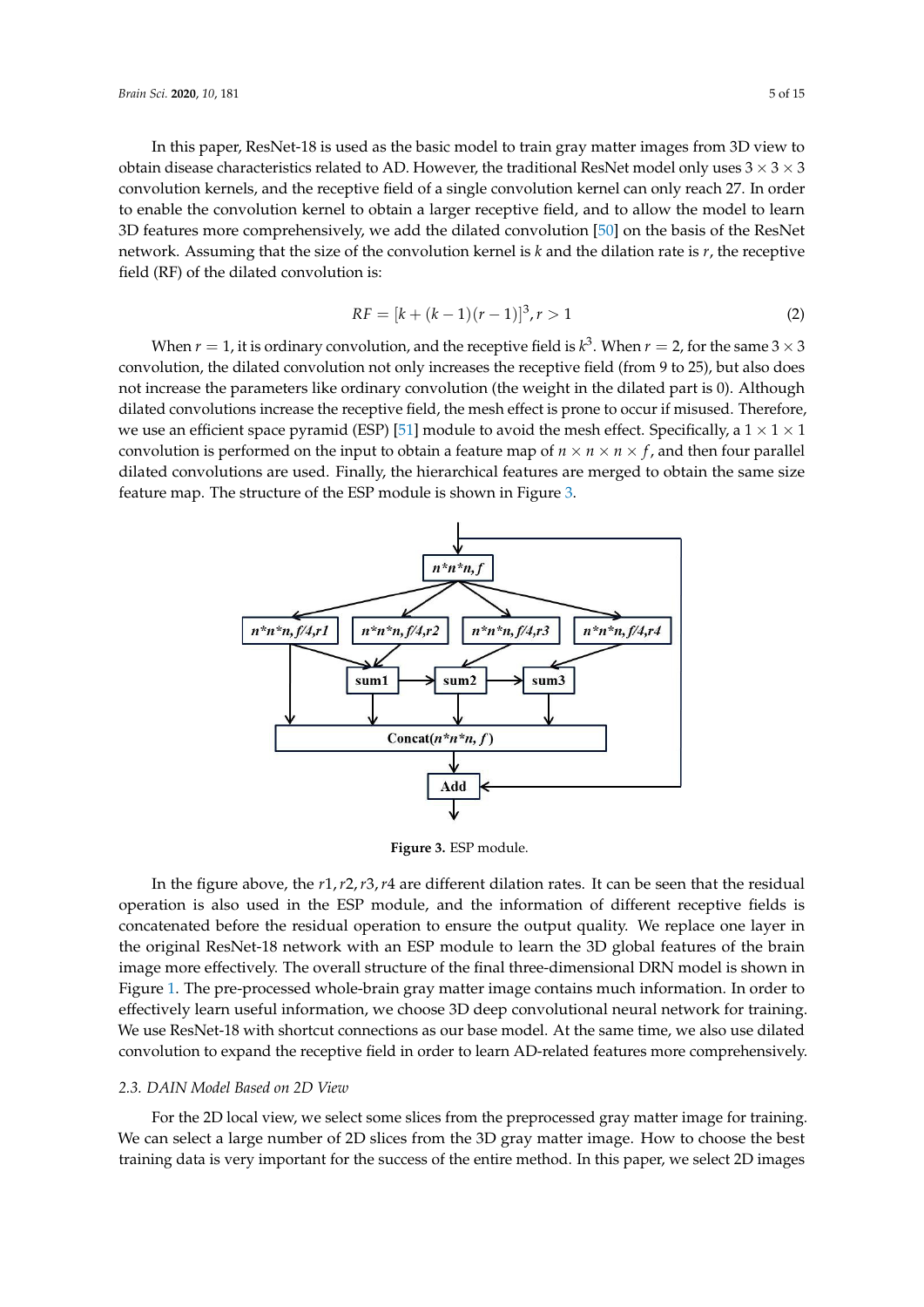based on image entropy [\[52\]](#page-14-3) and extract the most informative slices to train the network. Generally, for a set of M gray values with probabilities  $p_1, p_2, \ldots, p_M$ , the entropy can be calculated as follows:

$$
H = -\sum_{i=1}^{M} p_i \log_{p_i} \tag{3}
$$

The higher the entropy, the more information the image contains. The subsequent problem is that MRI images generally contain much noise. Blindly selecting the image with a large amount of information may lead to the selection of some useless images with much noise. The images we study are preprocessed by CAT12. Compared with the original MRI image, the image we use is standardized and smoothed, and the skull of the image is removed. Therefore, we sort the slices in descending order of entropy and select the first 32 images for training to provide robustness according to previous research [\[53\]](#page-14-4).

After obtaining the selected 2D slices from the 3D MR image, we use them as the inputs of 2D model to learn AD features. Assume that the image set of each subject is  $x_i(x_i = \{x_{i1}, x_{i2}, \dots, x_{im}\})$ , the input of the two-dimensional model can be expressed as:

$$
X = x_1, x_2, \cdots, x_n \tag{4}
$$

Thirty-two slices are selected from each subject through the axial brain image. In order to enhance the representation ability of the model, we use the Inception structure [\[54\]](#page-14-5) to obtain information on different scales and fuse the features learned by convolution kernels of different sizes. In the 2D model, we pay more attention to the local information as the selected pictures are comparatively informative. How to find the local information that can distinguish MCI from other categories is the focus of our research. The attentional mechanism solves this problem by enabling the model to think globally and focus on more critical local information. We use a dual attention network (DAN) proposed by Fu et al. [\[55\]](#page-14-6) that combines channel attention and spatial attention. The spatial attention module (PAM) in DAN first performs three  $1 \times 1$  convolutions on the feature map *A* to obtain three feature maps *B*, *C*, and *D* of the same size  $(h \times w \times c)$ . Moreover, these three feature maps are converted to the size of  $n \times c$  ( $n = h \times w$ ). Then the spatial attention map is calculated from *B* and *C*. We multiply the spatial attention map by *D*, and then multiply the result by the scale coefficient  $\alpha$  (initialized to 0). Finally, the output of PAM is obtained by adding the original feature map *A*:

$$
Attention_{pam} = \alpha (softmax(C \cdot B^T))^T \cdot D + A
$$
 (5)

The channel attention module (CAM) in DAN first converts the feature map *A* into *A<sup>r</sup>* , and multiplies  $A_r$  and  $A_r^T$  to obtain the channel attention map with the size of  $c \times c$ . We multiply the channel attention map by  $A<sub>r</sub>$  and then multiply it by the scale coefficient  $β$  (initialized to 0). The result of the product is converted to the size of  $h \times w \times c$ . Finally, the output of CAM is obtained by adding to the original feature map *A*:

$$
Attention_{cam} = \beta(A_r \cdot softmax(A_r^T \cdot A_r)) + A
$$
 (6)

Finally, the results of the two attention modules are added together to form the output of DAN:

$$
Attention_{out} =Attention_{pam} +Attention_{cam}
$$
 (7)

We combine DAN with Inception to form the final two-dimensional model. The structure of our proposed DAIN model is shown in Figure [1.](#page-2-0) The proposed DAIN model first obtains multi-scale AD information through the Inception structure. Then, the dual attention mechanism is used to obtain more significant local information. Finally, the important local information is combined with the fused multi-scale information to obtain the AD features that represent the 2D view.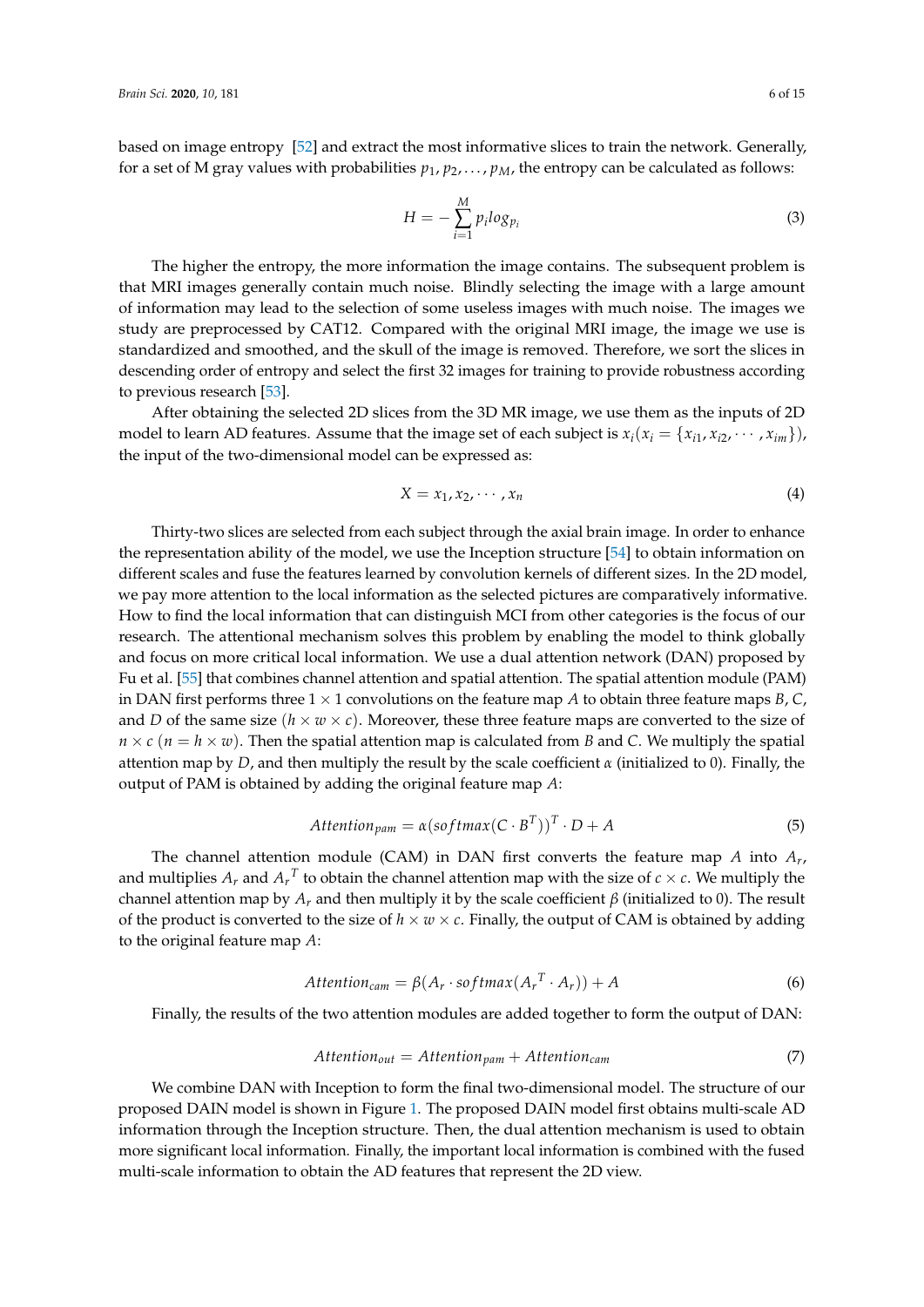#### *2.4. Combination of 2D and 3D Views*

Before constructing the multi-view model, we first integrate the output of the DAIN Model. Because in the previous DAIN model, we selected 32 slices for each subject and treated each slice as one subject. In this study, we use the above DAIN model as the pre-trained model of the final 2D model. In the final 2D model, the features extracted from each of the 32 images are concatenated together for classification. The final full connection is the MCI feature representing the local information extracted from the 2D slices.

After integrating the 2D features, we combine the features extracted from the 2D model with the features extracted from the 3D model. Specifically, 32 full connections of size 32 are obtained from every MRI image after the DAIN model. Then, through the final 2D model, the 32 full connections of the same subject are concatenated together to obtain the feature of size  $32 \times 32$ . After this layer of full connection, we add another full connection of size 32. That is, the information learned by the same person from the DAIN model is nonlinearly integrated, and then the integrated features are taken as the final two-dimensional AD features. The 2D model and the 3D model are trained separately. Finally, the full connections of the 2D model and the full connections of the 3D model are concatenated together for training. The method of combining 2D with 3D models is our proposed MVMM framework. Our MVMM framework can learn both global information of 3D images and local information of 2D slices.

#### **3. Results**

#### *3.1. Experimental Setup*

We implement the MVMM method through the Tensorflow and compute the model on the NVIDIA TITAN V GPU. The loss function we adopt is binary cross-entropy. We use He normal distribution to initialize the weights of the model. The learning rate of the 2D model is 0.001, while that of the 3D model and MVMM is 0.0001. The evaluation of the proposed method in this paper is based on the following two tasks:

- (1) T1: MCI/HC classification.
- (2) T2: MCI/AD classification.

To evaluate the classification performance, we adopt the 10-fold cross-validation strategy 10 times. We randomly select ten percent of the images from each class as the test set, and the remaining images are further randomly divided into 10 subsets for each category. In the process of cross-validation, each subset is taken as the validation set in turn, and the rest are used as the training set. This process is repeated ten times to get the final result. In this paper, the accuracy (*ACC*), sensitivity (*SEN*) and specificity (*SPE*) are used for evaluation. The three classification performance measures are calculated as follows:

$$
ACC = \frac{TP + TN}{TP + TN + FP + FN} \times 100\% \tag{8}
$$

$$
SEN = \frac{TP}{TP + FN} \times 100\% \tag{9}
$$

$$
SPE = \frac{TN}{TN + FP} \times 100\% \tag{10}
$$

Among them, *TP* represents true positive, *FP* represents false positive and *FN* represents false negative. In addition, we use the area under the receiver operating characteristic curve (*AUC*) to measure classification performance. The value with the best result for each measure is shown in bold in all tables of experiments.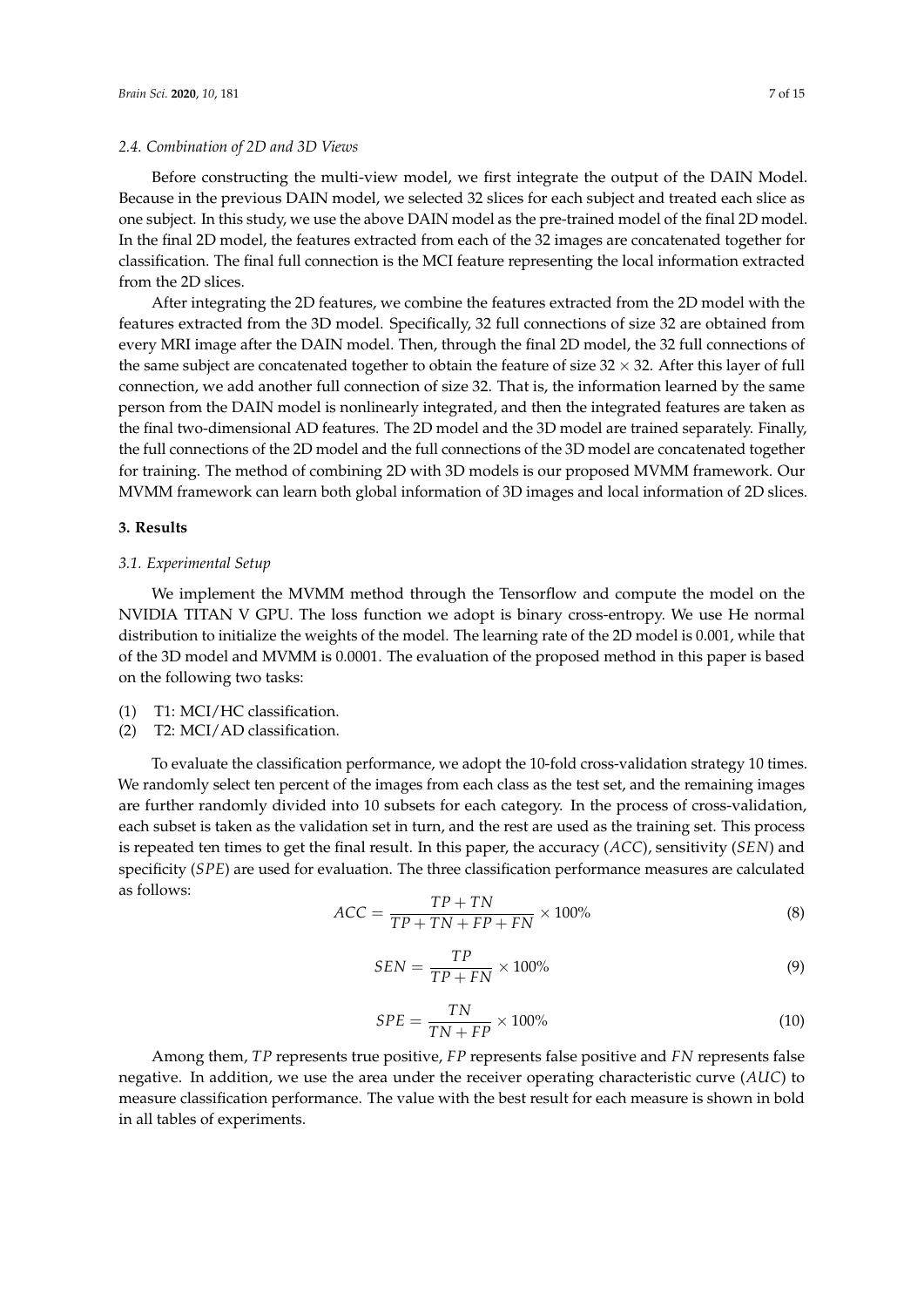#### *3.2. Experimental Results*

In this section, we present the respective results of the single-view and multi-view models, For the T1 task, it can be observed from Table [2](#page-7-0) that the classification performance of MVMM model based on multiple views (87.50% for *ACC*) is better than the DRN model based on 3D view (81.67% for *ACC*) and the DAIN model based on 2D view (83.96% for *ACC*). For the T2 task, it can be observed from Table [3](#page-7-1) that although the sensitivity of the MVMM is lower than that of the DAIN model, the *ACC*, *SPE* and *AUC* of the MVMM model (83.18%, 70.56% and 0.8124) are higher than that of DRN model and DAIN model. Therefore, the performance of our MVMM model is the best. In addition, we perform Spearman's Rank Order Correlation analysis to examine the relationship between the misclassification rate of MVMM model and the MMSE score of subject. As shown in Figure [4,](#page-7-2) the probability of MCI being misclassified as AD is negatively correlated with the MMSE score  $(r = -0.418,$  $p = 0.033$ .

**Table 2.** Classification performance of different views for T1 task.

<span id="page-7-0"></span>

| Model       | ACC <sub>o</sub> | $SEN$ $\left(\% \right)$                     | SPE(%)         | AUC               |
|-------------|------------------|----------------------------------------------|----------------|-------------------|
| DRN.        |                  | $81.67 + 2.76$ $84.23 + 3.53$ $78.64 + 5.17$ |                | $0.8143 + 0.0311$ |
| DAIN        | $83.96 + 2.32$   | $87.31 + 4.22$ $80.00 + 3.63$                |                | $0.8366 + 0.0320$ |
| <b>MVMM</b> | $87.50 + 2.08$   | $89.62 + 3.86$                               | $84.99 + 3.39$ | $0.8731 + 0.0219$ |

**Table 3.** Classification performance of different views for T2 task.

<span id="page-7-1"></span>

| Model       | ACC(%)         | $SEN$ $\left( % \right)$ | SPE(%)         | AUC                              |
|-------------|----------------|--------------------------|----------------|----------------------------------|
| DRN         | $80.46 + 3.08$ | $89.62 + 4.43$           | $67.22 + 6.23$ | $0.7842 + 0.0341$                |
| DAIN        | $80.45 + 2.91$ | $92.31 + 4.21$           |                | $63.34 + 7.11$ $0.7782 + 0.0326$ |
| <b>MVMM</b> | $83.18 + 2.08$ | $91.92 + 4.36$           | $70.56 + 5.04$ | $0.8124 + 0.0248$                |

<span id="page-7-2"></span>

**Figure 4.** Relationship between the score of MCI being misclassified as AD and MMSE score.

#### **4. Discussion**

In order to effectively verify the rationality of the model proposed in this article, we discuss it from the following six aspects: (1) selection of 3D models; (2) selection of 2D models; (3) selection of the number of 2D slices; (4) selection of combination methods; (5) performance on another dataset; (6) comparison with the whole-brain image without segmentation; (7) comparisons with related studies.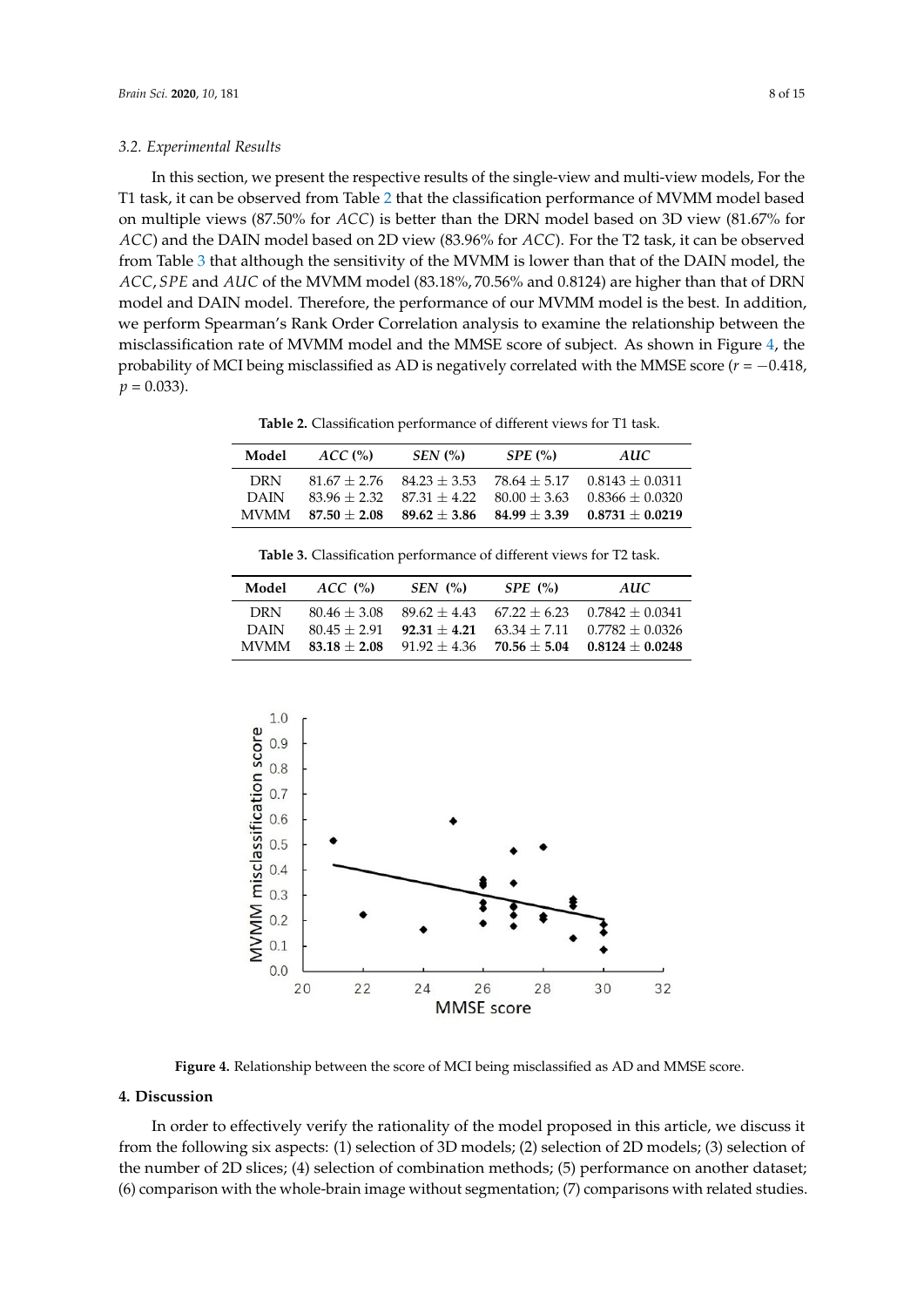<span id="page-8-2"></span>In this section, we compare the DRN 3D model used in this article with the VGGNet (VN) and DenseNet (DN) models. As shown in Tables [4](#page-8-0) and [5,](#page-8-1) VN and DN model perform poorly in both tasks (T1: 76.04% and 78.33% for *ACC*; T2: 75.91% and 76.59% for *ACC*). This is because the 3D MRI images contain a large amount of information, and direct use of the existing network structure cannot get a good effect. The basic model we selected is the ND-DRN model that does not use dilated convolution, which can reduce the redundancy of data by continuously adding shortcut connections in the learning process. Therefore, the *ACC* obtained by ND-DRN is better than the previous two models (T1: 79.38%; T2: 76.82%). Moreover, for more comprehensive learning, we add dilated convolution to expand the receptive field in the DRN model. Compared with the ND-DRN model, the final DRN model improves the accuracy rate by about 2% to 4%. The *ACC*, *SPE* and *AUC* of our DRN model in T1 and T2 tasks are the highest, while SEN is the second highest. Therefore, from a comprehensive perspective, our DRN model has the best classification performance.

**Table 4.** Classification performance of different 3D models for T1 task.

<span id="page-8-0"></span>

| Model      | ACC <sub>0</sub> | $SEN$ $\left(\% \right)$ | SPE(%)         | AUC                              |
|------------|------------------|--------------------------|----------------|----------------------------------|
| VN         | $76.04 + 4.08$   | $84.62 + 5.31$           |                | $65.90 + 7.98$ $0.7526 + 0.0454$ |
| DN         | $78.33 + 3.75$   | $79.23 + 4.45$           |                | $77.27 + 5.75$ 0.7825 + 0.0381   |
| ND-DRN     | $79.38 + 1.96$   | $81.54 + 4.69$           | $76.82 + 7.14$ | $0.7918 + 0.0270$                |
| <b>DRN</b> | $81.67 + 2.76$   | $84.23 + 3.53$           |                | $78.64 + 5.17$ 0.8143 + 0.0311   |

**Table 5.** Classification performance of different 3D models for T2 task.

<span id="page-8-1"></span>

| Model     | ACC <sub>0</sub> | $SEN$ $\left(\frac{9}{6}\right)$ | SPE(%)         | <b>AUC</b>        |
|-----------|------------------|----------------------------------|----------------|-------------------|
| VN        | $75.91 + 3.08$   | $86.54 + 3.71$                   | $60.56 + 5.67$ | $0.7355 + 0.0368$ |
| <b>DN</b> | $76.59 + 3.05$   | $91.92 + 3.97$                   | $54.44 + 7.33$ | $0.7318 + 0.0423$ |
| ND-DRN    | $76.82 + 2.98$   | $89.23 + 3.04$                   | $58.89 + 5.96$ | $0.7406 + 0.0309$ |
| DRN       | $80.46 + 3.08$   | $89.62 + 4.43$                   | $67.22 + 6.23$ | $0.7842 + 0.0341$ |

#### *4.2. Selection of 2D Models*

As in Section [4.1,](#page-8-2) we compare the 2D model used in this article with the classic convolutional network models (AlexNet (AN) and MobileNet (MN)). It can be seen from Tables [6](#page-8-3) and [7](#page-9-0) that the *AUC* of the AN and MN models is lower than the NA-DAIN model which does not use attention mechanism. Especially for the T2 task, the *SPE* of these two models are lower than 50%, which means that they cannot learn the deep local features of the 2D slices. The dual attention mechanism combines spatial and channel attention from a non-local perspective and makes full use of advanced brain features. In this way, more important information can be selected from the 2D data to diagnose MCI better. After adding the attention mechanism, the *SPE* of the DAIN model reaches 63.34%. At the same time, the *ACC* and *AUC* of the DAIN model are also the highest among these models (80.45% and 77.82%).

**Table 6.** Classification performance of different 2D models for T1 task.

<span id="page-8-3"></span>

| Model          | ACC <sub>0</sub> | $SEN$ $\left(\frac{9}{6}\right)$ | SPE(%)         | AUC                              |
|----------------|------------------|----------------------------------|----------------|----------------------------------|
| AN             | $74.37 + 2.47$   | $80.00 + 6.84$                   |                | $67.73 + 7.86$ 0.7388 + 0.0243   |
| <b>MN</b>      | $75.42 + 4.54$   | $77.69 + 4.69$                   |                | $72.73 + 7.34$ 0.7521 + 0.0505   |
| <b>NA-DAIN</b> | $77.92 + 3.39$   | $80.00 + 3.38$                   |                | $75.46 + 4.09$ $0.7773 + 0.0402$ |
| DAIN           | $83.96 + 2.32$   | $87.31 + 4.22$                   | $80.00 + 3.63$ | $0.8366 + 0.0320$                |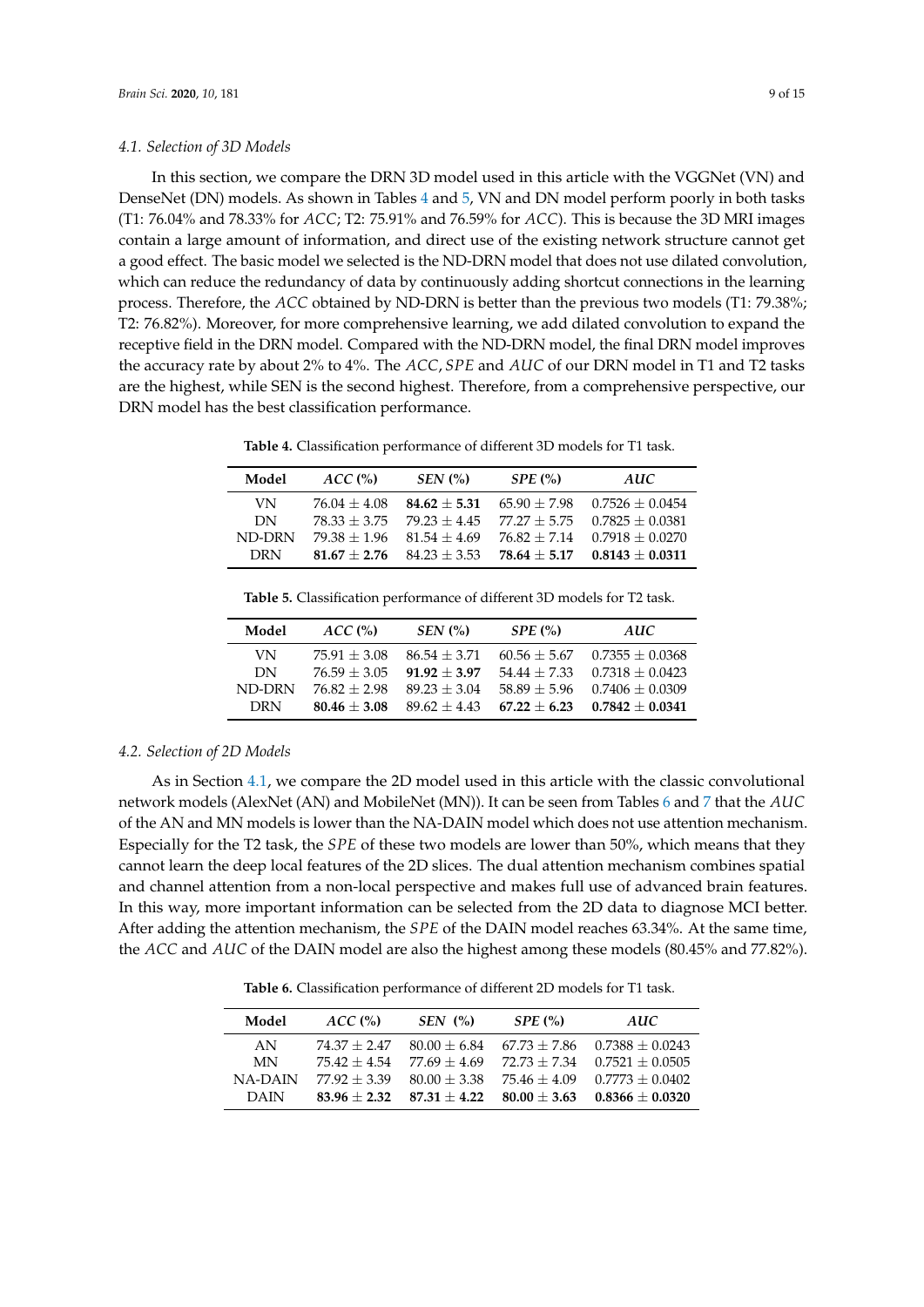<span id="page-9-0"></span>

| Model          | ACC <sub>0</sub> | $SEN$ $\left(\frac{9}{6}\right)$ | SPE(%)         | AUC                              |
|----------------|------------------|----------------------------------|----------------|----------------------------------|
| AN             | $72.50 + 2.95$   | $90.38 + 6.73$                   |                | $46.67 + 9.15$ $0.6833 + 0.0435$ |
| MN             | $69.99 + 2.22$   | $88.46 + 5.95$                   | $43.33 + 8.53$ | $0.6593 + 0.0262$                |
| <b>NA-DAIN</b> | $75.46 + 3.49$   | $96.92 + 4.14$                   |                | $44.44 + 9.62$ $0.7068 + 0.0422$ |
| DAIN           | $80.45 + 2.91$   | $92.31 + 4.21$                   | $63.34 + 7.11$ | $0.7782 + 0.0326$                |

**Table 7.** Classification performance of different 2D models for T2 task.

## *4.3. Selection of the Number of 2D Slices*

In the two-dimensional model, we selecte 32 slices with the largest entropy from each gray matter image. In order to verify the effect of the number of slices on the model performance, we selecte 8, 16, 24, 32, 40, 48, and 56 slices from each gray matter image for comparison. It can be seen from Tables [8](#page-9-1) and [9](#page-9-2) that the *ACC* of the model with eight slices is the worst (T1: 73.13%; T2: 70.68%), which means that too few 2D images cannot represent the brain information of the subject. When the number of slices gradually increases to 32, the *ACC* improves continuously (T1: from 73.13% to 83.96%; T2: from 70.68% to 80.45%). This indicates that the higher the number of 2D slices, the more disease-related information that can be learned. Nevertheless, it is worth noting that when the number of 2D slices exceeds 32, the *ACC* no longer improves. It can be inferred that the 32 slices are sufficient to represent the subject's local brain information, and increasing the amount of information will lead to learning local information that is not related to the disease, resulting in a decrease in accuracy.

<span id="page-9-1"></span>**Table 8.** Classification performance of 2D models with different numbers of 2D slices for T1 task.

| Number | $ACC$ (%)      | $SEN$ (%)        | $SPE$ $\left(\% \right)$ | <b>AUC</b>          |
|--------|----------------|------------------|--------------------------|---------------------|
| 56     | $80.79 + 5.56$ | $86.16 + 5.75$   | $72.30 + 3.72$           | $0.7921 \pm 0.0485$ |
| 48     | $81.88 + 2.29$ | $84.62 + 7.49$   | $78.64 + 8.83$           | $0.8458 \pm 0.0290$ |
| 40     | $80.00 + 4.28$ | $83.85 \pm 5.65$ | $75.46 + 5.20$           | $0.7965 + 0.0459$   |
| 32     | $83.96 + 2.32$ | $87.31 + 4.22$   | $80.00 + 3.63$           | $0.8366 + 0.0320$   |
| 24     | $79.17 + 5.51$ | $77.69 + 7.25$   | $80.91 + 7.49$           | $0.7930 + 0.0562$   |
| 16     | $75.83 + 3.97$ | $80.77 + 8.60$   | $70.00 + 6.18$           | $0.7539 \pm 0.0365$ |
| 8      | $73.13 + 4.41$ | $78.08 + 7.70$   | $67.27 + 8.57$           | $0.7267 + 0.0444$   |

<span id="page-9-2"></span>**Table 9.** Classification performance of 2D models with different numbers of 2D slices for T2 task.

| Number | ACC (%)        | $SEN$ $\left(\frac{9}{6}\right)$ | SPE(%)         | AUC                 |
|--------|----------------|----------------------------------|----------------|---------------------|
| 56     | $73.64 + 3.08$ | $91.54 + 6.61$                   | $47.78 + 6.18$ | $0.6966 + 0.0281$   |
| 48     | $74.32 + 2.69$ | $91.15 + 5.96$                   | $50.00 + 8.95$ | $0.7058 \pm 0.0312$ |
| 40     | $75.78 + 4.72$ | $92.16 + 4.50$                   | $52.00 + 9.67$ | $0.7208 + 0.0525$   |
| 32     | $80.45 + 2.91$ | $92.31 + 4.21$                   | $63.34 + 7.11$ | $0.7782 + 0.0326$   |
| 24     | $74.09 + 3.96$ | $80.38 + 5.66$                   | $52.78 + 8.32$ | $0.7083 + 0.0460$   |
| 16     | $72.27 + 3.34$ | $85.39 + 5.09$                   | $53.33 + 9.02$ | $0.6936 + 0.0373$   |
| 8      | $70.68 + 3.43$ | $86.15 + 5.57$                   | $48.33 + 5.58$ | $0.6724 + 0.0440$   |

## *4.4. Selection of Combination Methods*

After obtaining 2D local features and 3D global features, we combine DRN and DAIN for training. Tables [10](#page-9-3) and [11](#page-10-0) demonstrate that the model has obtained good results, no matter if it is a combination of sum or concatenation. The concatenation fusion method we adopt combines 2D and 3D information from different spaces to achieve higher performance (accuracy of 87.50% for T1 and 83.18% for T2).

<span id="page-9-3"></span>**Table 10.** Classification performance of different combination methods for T1 task.

| Model                  | ACC <sub>o</sub>                 | $SEN$ $\left(\% \right)$ | SPE(%) | AUC.                                                                                               |
|------------------------|----------------------------------|--------------------------|--------|----------------------------------------------------------------------------------------------------|
| SI IM<br><b>CONCAT</b> | $86.46 + 3.12$<br>$87.50 + 2.08$ |                          |        | $85.77 + 4.71$ $87.27 + 3.96$ $0.8652 + 0.0299$<br>$89.62 + 3.86$ $84.99 + 3.39$ $0.8731 + 0.0219$ |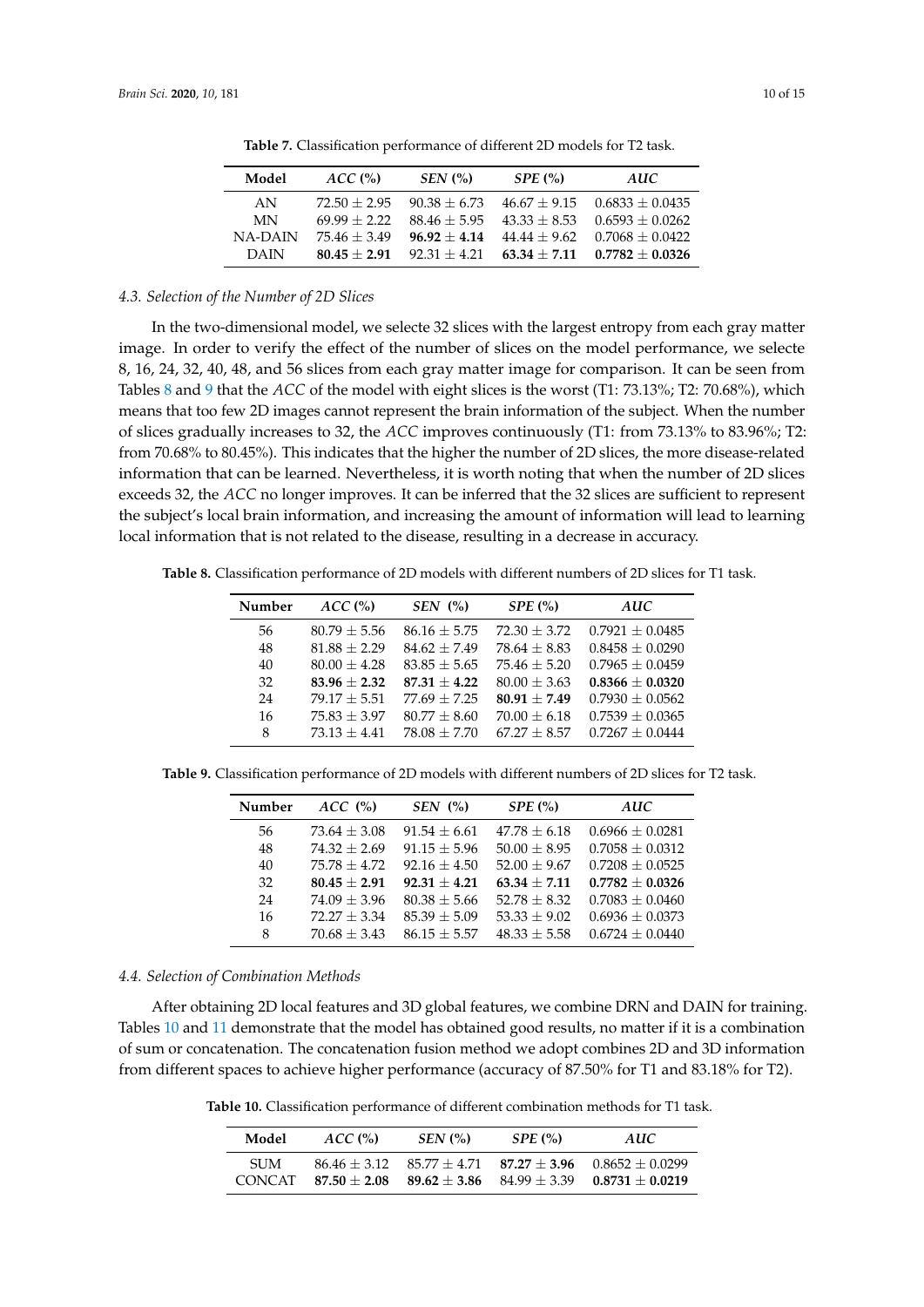| Model         | ACC <sub>o</sub> | $SEN$ $\left(\% \right)$ | SPE(%)         | AUC.                             |
|---------------|------------------|--------------------------|----------------|----------------------------------|
| SI IM         | $82.05 + 2.95$   | $93.08 + 5.10$           | $70.56 + 5.04$ | $66.11 + 7.03$ $0.7959 + 0.0333$ |
| <b>CONCAT</b> | $83.18 + 2.08$   | $91.92 + 4.36$           |                | $0.8124 + 0.0248$                |

<span id="page-10-0"></span>**Table 11.** Classification performance of different combination methods for T2 task.

#### *4.5. Performance on Another Dataset*

In this section, we validate the generality of our proposed MVMM model on the OASIS (Open Access Series of Imaging Studies) dataset [\[56\]](#page-14-7). This dataset contains 3 or 4 individual MRI scans of 416 subjects aged 18 to 96. We use baseline MRI images of 198 subjects aged 60 or older, including 100 AD patients and 98 healthy controls. As shown in Table [12,](#page-10-1) we can also achieve good performance using the same preprocessing method and MVMM model on OASIS dataset. In other words, the MVMM model we proposed in this paper has potential to be used for wider research.

**Table 12.** Classification performance of MVMM on OASIS dataset.

| Dataset | ACC <sub>0</sub> | $SEN$ (%) | SPE(%) | AUC                                                            |
|---------|------------------|-----------|--------|----------------------------------------------------------------|
| OASIS   |                  |           |        | $85.65 + 2.67$ $85.90 + 3.83$ $85.00 + 3.70$ $0.8540 + 0.0291$ |

#### <span id="page-10-1"></span>*4.6. Comparison with the Whole-Brain Image without Segmentation*

In this paper, the input of our model is the gray matter image after segmentation. In this section, we compare the classification performance using the whole-brain image (without segmentation) and using the gray matter image. It can be seen from Tables [13](#page-10-2) and [14](#page-10-3) that all classification measures of the model using whole-brain images are lower than the model using gray matter images. This result is because whole-brain images contain more information than gray matter images, and we may need more data to learn the features associated with AD.

<span id="page-10-2"></span>**Table 13.** Classification performance of models with different inputs for T1 task.

| Input       | $ACC0$ <sup><math>\%</math></sup> | SEN(%) | SPE(%) | AUC.                                                           |
|-------------|-----------------------------------|--------|--------|----------------------------------------------------------------|
| whole-brain |                                   |        |        | $83.33 + 2.46$ $84.23 + 5.55$ $82.27 + 4.57$ $0.8325 + 0.0252$ |
| GM.         |                                   |        |        | $87.50 + 2.08$ $89.62 + 3.86$ $84.99 + 3.39$ $0.8731 + 0.0219$ |

| Input              | ACC(%) | $SEN$ $\left(\frac{9}{6}\right)$ | SPE(%) | AUC.                                                                                                                             |
|--------------------|--------|----------------------------------|--------|----------------------------------------------------------------------------------------------------------------------------------|
| whole-brain<br>GM. |        |                                  |        | $80.91 + 2.72$ $90.82 + 4.11$ $66.72 + 5.71$ $0.7872 + 0.0341$<br>$83.18 + 2.08$ $91.92 + 4.36$ $70.56 + 5.04$ $0.8124 + 0.0248$ |

<span id="page-10-3"></span>**Table 14.** Classification performance of models with different inputs for T2 task.

#### *4.7. Comparisons with Related Studies*

In this section, we perform experiments to compare the proposed method with other methods. The experimental results are reported in Tables [15](#page-11-5) and [16.](#page-11-6) Islam et al. [\[57\]](#page-14-8) trained three 3D slices of each participant from the 2D view through ensemble learning. H. Wang et al. and Yuan et al. [\[58,](#page-14-9)[59\]](#page-14-10) studied the deep features of MRI from a 3D view through the novel convolutional neural network. Although they improved the MRI classification from 2D or 3D views, the verification results using the data in this paper are not as good as our proposed MVMM model. Our proposed MVMM model takes into account the extraction of 2D local information as well as 3D global information, which is more comprehensive than information extracted from a single view. Furthermore, we perform the Student's t test on *ACC* of different methods to compare the performance. As shown in Tables [15](#page-11-5) and [16,](#page-11-6) our MVMM method is superior to other methods for all classification tasks at *P* < 0.05.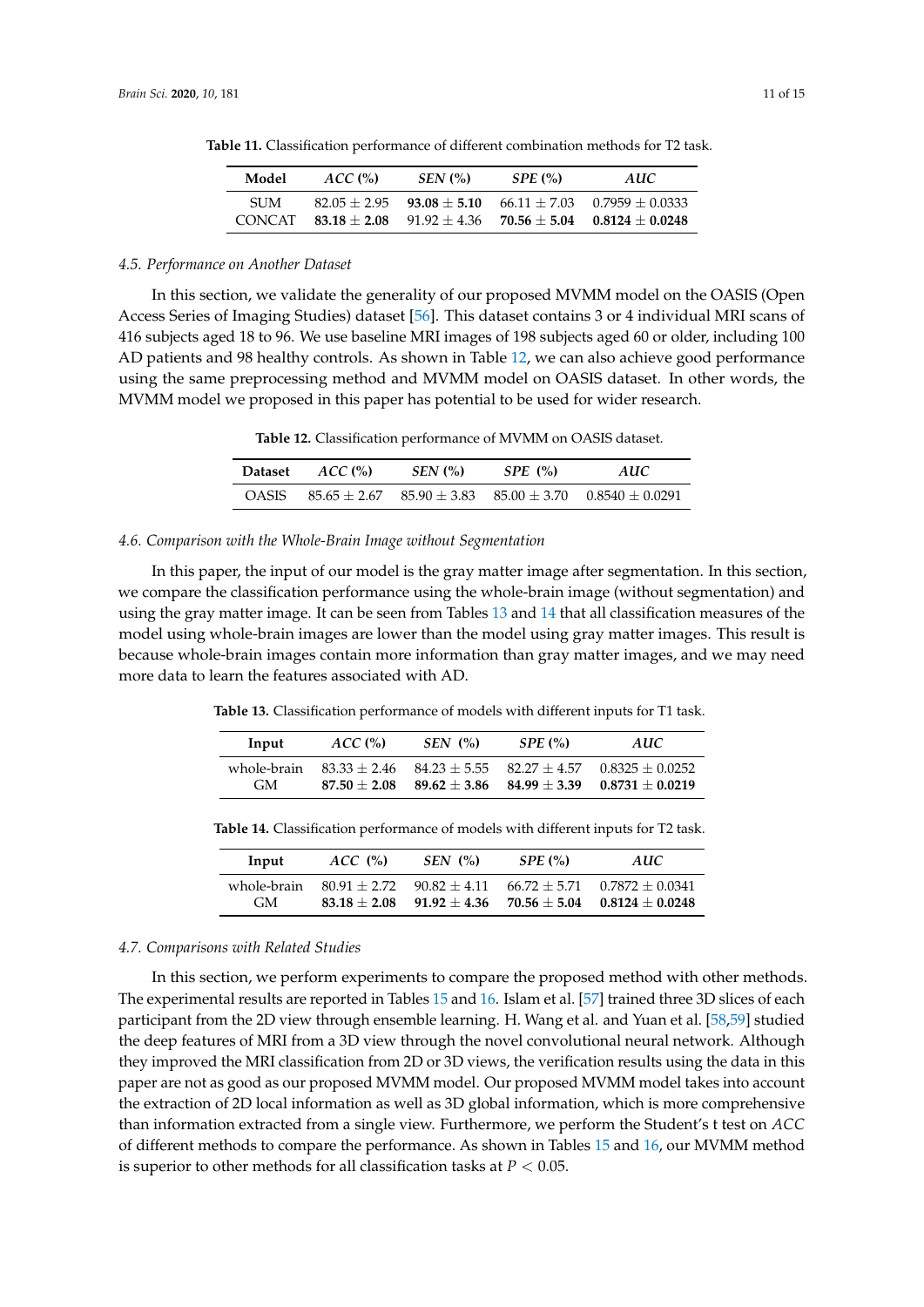<span id="page-11-5"></span>

| Model          | ACC <sub>o</sub> | $SEN$ (%)                         | SPE(%)           | AUC               | P        |
|----------------|------------------|-----------------------------------|------------------|-------------------|----------|
| Islam et al.   | $80.21 + 3.26$   | $88.85 + 3.06$                    | $70.00 + 4.57$   | $0.7943 + 0.0354$ | < 0.001  |
| H. Wang et al. |                  | $83.56 \pm 3.38$ $81.92 \pm 6.87$ | $84.13 \pm 4.73$ | $0.8304 + 0.0424$ | $=0.008$ |
| Yuan et al.    | $80.21 + 2.83$   | $82.31 + 4.61$                    | $77.73 + 4.49$   | $0.8002 + 0.0314$ | < 0.001  |
| proposed       | $87.50 + 2.08$   | $89.62 \pm 3.86$ $84.99 \pm 3.39$ |                  | $0.8731 + 0.0219$ |          |

**Table 15.** Classification performance of different methods for T1 task.

**Table 16.** Classification performance of different methods for T2 task.

<span id="page-11-6"></span>

| Model          | ACC(%)                        | $SEN$ $\left(\frac{\%}{\%}\right)$                 | SPE(%) | AUC                              | P         |
|----------------|-------------------------------|----------------------------------------------------|--------|----------------------------------|-----------|
| Islam et al.   | $77.73 + 3.34$ $91.16 + 3.21$ |                                                    |        | $58.33 + 6.48$ $0.7478 + 0.0445$ | < 0.001   |
| H. Wang et al. |                               | $80.68 \pm 1.83$ $91.92 \pm 4.69$                  |        | $64.45 + 7.53$ $0.7818 + 0.0232$ | $= 0.014$ |
| Yuan et al.    | $79.32 + 2.14$                | $89.62 + 6.89$                                     |        | $64.44 + 6.19$ $0.7703 + 0.0358$ | < 0.001   |
| proposed       |                               | $83.18 \pm 2.08$ $91.92 \pm 4.36$ $70.56 \pm 5.04$ |        | $0.8124 + 0.0248$                |           |

## **5. Conclusions**

In summary, we develop a multi-view based multi-model learning framework for the early diagnosis of Alzheimer's disease. First of all, we comprehensively learn global information from the 3D view through residual networks and dilated convolutions. Then we perform the 2D view, which selects the most representative multiple slices through information entropy. Furthermore, we use the Inception network and dual attention mechanism to learn more crucial local information. Finally, we combine the models from 2D and 3D views to train for classification. In this paper, the deep features of MCI are studied both locally and comprehensively by MVMM learning framework. The experimental results show that the proposed method is effective and is expected to be used in the diagnosis of MCI. However, the training of different models in this paper is conducted in parallel, and the concatenation of features is performed at the end. In future research, more complicated combining methods can be considered to make full use of data for MCI diagnosis, such as combining texture features.

**Author Contributions:** P.C. designed and implemented the experiments, analyzed the result, and wrote the paper. J.G. analyzed the result and wrote the paper. Z.Z. analyzed the result and wrote the paper.All authors have read and agreed to the published version of the manuscript.

**Funding:** This research was funded by Hunan Key Laboratory for internet of Things in Electricity (Grant/Award No. 2019TP1016), the 111 project under Grant No. B18059 and Fundamental Research Funds for the Central Universities of Central South University (Grant No. 2019zzts583).

**Conflicts of Interest:** The authors declare no conflict of interest.

#### **References**

- <span id="page-11-0"></span>1. Brookmeyer, R.; Johnson, E.; Ziegler-Graham, K.; Arrighi, H.M. Forecasting the global burden of Alzheimer's disease. *Alzheimers Dement*. **2007**, *3*, 186–191. [\[CrossRef\]](http://dx.doi.org/10.1016/j.jalz.2007.04.381) [\[PubMed\]](http://www.ncbi.nlm.nih.gov/pubmed/19595937)
- <span id="page-11-1"></span>2. Scheltens, P.; Blennow, K.; Breteler, M.M.B.; de Strooper, B.; Frisoni, G.B.; Salloway, S.; Van der Flier, W.M. Alzheimer's disease. *Lancet Lond. Engl*. **2016**, *388*, 505–517. [\[CrossRef\]](http://dx.doi.org/10.1016/S0140-6736(15)01124-1)
- <span id="page-11-2"></span>3. Baumgart, M.; Snyder, H.M.; Carrillo, M.C.; Fazio, S.; Kim, H.; Johns, H. Summary of the evidence on modifiable risk factors for cognitive decline and dementia: A population-based perspective. *Alzheimers Dement*. **2015**, *11*, 718–726. [\[CrossRef\]](http://dx.doi.org/10.1016/j.jalz.2015.05.016) [\[PubMed\]](http://www.ncbi.nlm.nih.gov/pubmed/26045020)
- <span id="page-11-3"></span>4. Weiner, M.W.; Veitch, D.P.; Aisen, P.S.; Beckett, L.A.; Cairns, N.J.; Green, R.C.; Harvey, D.; Jack, C.R.; Jagust, W.; Liu, E.; et al. The Alzheimer's Disease Neuroimaging Initiative: A review of papers published since its inception. *Alzheimers Dement*. **2013**, *9*, e111–e194. [\[CrossRef\]](http://dx.doi.org/10.1016/j.jalz.2013.05.1769)
- <span id="page-11-4"></span>5. Facal, D.; Guàrdia-Olmos, J.; Pereiro, A.X.; Lojo-Seoane, C.; Peró, M.; Juncos-Rabadán, O. Using an Overlapping Time Interval Strategy to Study Diagnostic Instability in Mild Cognitive Impairment Subtypes. *Brain Sci.* **2019**, *9*, 242. [\[CrossRef\]](http://dx.doi.org/10.3390/brainsci9090242)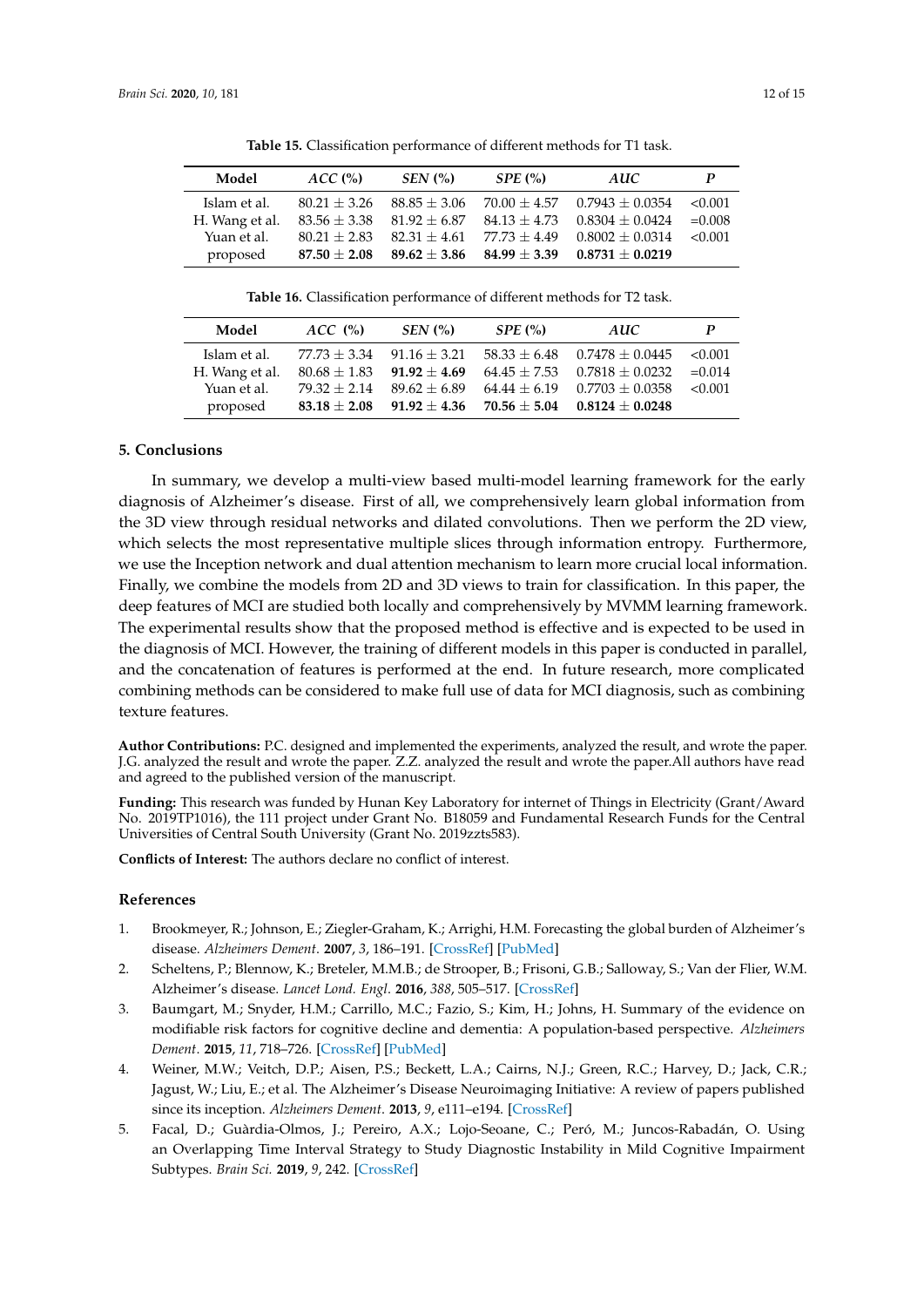- <span id="page-12-0"></span>6. Roberts, R.; Knopman, D.S. Classification and Epidemiology of MCI. *Clin. Geriatr. Med*. **2013**, *29*, 753–772. [\[CrossRef\]](http://dx.doi.org/10.1016/j.cger.2013.07.003)
- <span id="page-12-1"></span>7. Attallah, O.; Sharkas, M.A.; Gadelkarim, H. Fetal Brain Abnormality Classification from MRI Images of Different Gestational Age. *Brain Sci*. **2019**, *9*, 231. [\[CrossRef\]](http://dx.doi.org/10.3390/brainsci9090231)
- 8. Kim, M.; Won, J.H.; Youn, J.; Park, H. Joint-Connectivity-Based Sparse Canonical Correlation Analysis of Imaging Genetics for Detecting Biomarkers of Parkinson's Disease. *IEEE Trans. Med. Imaging* **2020**, *39*, 23–34. [\[CrossRef\]](http://dx.doi.org/10.1109/TMI.2019.2918839)
- <span id="page-12-2"></span>9. Liu, J.; Pan, Y.; Li, M.; Chen, Z.; Tang, L.; Lu, C.; Wang, J. Applications of deep learning to MRI images: A survey. *Big Data Min. Anal.* **2018**, *1*, 1–18.
- <span id="page-12-3"></span>10. Liu, F.; Wee, C.-Y.; Chen, H.; Shen, D. Inter-modality relationship constrained multi-modality multi-task feature selection for Alzheimer's Disease and mild cognitive impairment identification. *NeuroImage* **2014**, *84*, 466–475. [\[CrossRef\]](http://dx.doi.org/10.1016/j.neuroimage.2013.09.015)
- 11. Kao, C.; Zhang, Y. Magnetic Source Imaging and Infant MEG: Current Trends and Technical Advances. *Brain Sci.* **2019**, *9*, 181. [\[CrossRef\]](http://dx.doi.org/10.3390/brainsci9080181) [\[PubMed\]](http://www.ncbi.nlm.nih.gov/pubmed/31357668)
- <span id="page-12-4"></span>12. Liu, J.; Pan, Y.; Wu, F.-X.; Wang, J. Enhancing the feature representation of multi-modal MRI data by combining multi-view information for MCI classification. *Neurocomputing* **2020**. [\[CrossRef\]](http://dx.doi.org/10.1016/j.neucom.2020.03.006)
- <span id="page-12-5"></span>13. Chaddad, A.; Desrosiers, C.; Niazi, T. Deep Radiomic Analysis of MRI Related to Alzheimer's Disease. *IEEE Access* **2018**, *6*, 58213–58221. [\[CrossRef\]](http://dx.doi.org/10.1109/ACCESS.2018.2871977)
- <span id="page-12-6"></span>14. Villain, N.; Desgranges, B.; Viader, F.; de la Sayette, V.; Mézenge, F.; Landeau, B.; Baron, J.-C.; Eustache, F.; Chételat, G. Relationships between Hippocampal Atrophy, White Matter Disruption, and Gray Matter Hypometabolism in Alzheimer's Disease. *J. Neurosci*. **2008**, *28*, 6174–6181. [\[CrossRef\]](http://dx.doi.org/10.1523/JNEUROSCI.1392-08.2008)
- <span id="page-12-7"></span>15. DeCarli, C.; Frisoni, G.B.; Clark, C.M.; Harvey, D.; Grundman, M.; Petersen, R.C.; Thal, L.J.; Jin, S.; Jack, C.R.; Scheltens, P. Qualitative Estimates of Medial Temporal Atrophy as a Predictor of Progression From Mild Cognitive Impairment to Dementia. *Arch. Neurol*. **2007**, *64*, 108–115. [\[CrossRef\]](http://dx.doi.org/10.1001/archneur.64.1.108)
- <span id="page-12-8"></span>16. Chiu, C.-C.; Sainath, T.N.; Wu, Y.; Prabhavalkar, R.; Nguyen, P.; Chen, Z.; Kannan, A.; Weiss, R.J.; Rao, K.; Gonina, E.; et al. State-of-the-Art Speech Recognition with Sequence-to-Sequence Models. In Proceedings of the 2018 IEEE International Conference on Acoustics, Speech and Signal Processing (ICASSP), Calgary, AB, Canada, 15–20 April 2018; pp. 4774–4778.
- 17. Luong, M.-T.; Pham, H.; Manning, C.D. Effective approaches to attention-based neural machine translation. *arXiv* **2015**, arXiv:150804025.
- 18. Piergiovanni, A.J.; Ryoo, M.S. Representation flow for action recognition. In Proceedings of the IEEE Conference on Computer Vision and Pattern Recognition, Long Beach, CA, USA, 16–20 June 2019; pp. 9945–9953.
- <span id="page-12-9"></span>19. Zhao, F.; Hu, H.; Chen, Y.; Liang, J.; He, X.; Hou, Y. Accurate Segmentation of Heart Volume in CTA With Landmark-Based Registration and Fully Convolutional Network. *IEEE Access* **2019**, *7*, 57881–57893. [\[CrossRef\]](http://dx.doi.org/10.1109/ACCESS.2019.2912467)
- <span id="page-12-10"></span>20. Sakai, K.; Yamada, K. Machine learning studies on major brain diseases: 5-year trends of 2014–2018. *Jpn. J. Radiol*. **2019**, *37*, 34–72. [\[CrossRef\]](http://dx.doi.org/10.1007/s11604-018-0794-4)
- 21. Chen, L.; Bentley, P.; Mori, K.; Misawa, K.; Fujiwara, M.; Rueckert, D. Self-supervised learning for medical image analysis using image context restoration. *Med. Image Anal*. **2019**, *58*, 101539. [\[CrossRef\]](http://dx.doi.org/10.1016/j.media.2019.101539)
- 22. Taheri Gorji, H.; Kaabouch, N. A Deep Learning approach for Diagnosis of Mild Cognitive Impairment Based on MRI Images. *Brain Sci*. **2019**, *9*, 217. [\[CrossRef\]](http://dx.doi.org/10.3390/brainsci9090217)
- <span id="page-12-11"></span>23. Litjens, G.; Kooi, T.; Bejnordi, B.E.; Setio, A.A.A.; Ciompi, F.; Ghafoorian, M.; van der Laak, J.A.W.M.; van Ginneken, B.; Sánchez, C.I. A survey on deep learning in medical image analysis. *Med. Image Anal*. **2017**, *42*, 60–88. [\[CrossRef\]](http://dx.doi.org/10.1016/j.media.2017.07.005) [\[PubMed\]](http://www.ncbi.nlm.nih.gov/pubmed/28778026)
- <span id="page-12-12"></span>24. Suk, H.-I.; Lee, S.-W.; Shen, D. Deep ensemble learning of sparse regression models for brain disease diagnosis. *Med. Image Anal*. **2017**, *37*, 101–113. [\[CrossRef\]](http://dx.doi.org/10.1016/j.media.2017.01.008)
- <span id="page-12-13"></span>25. Bi, X.; Li, S.; Xiao, B.; Li, Y.; Wang, G.; Ma, X. Computer aided Alzheimer's disease diagnosis by an unsupervised deep learning technology. *Neurocomputing* **2019**. [\[CrossRef\]](http://dx.doi.org/10.1016/j.neucom.2018.11.111)
- <span id="page-12-14"></span>26. Neffati, S.; Abdellafou, K.B.; Jaffel, I.; Taouali, O.; Bouzrara, K. An improved machine learning technique based on downsized KPCA for Alzheimer's disease classification. *Int. J. Imaging Syst. Technol*. **2019**, *29*, 121–131. [\[CrossRef\]](http://dx.doi.org/10.1002/ima.22304)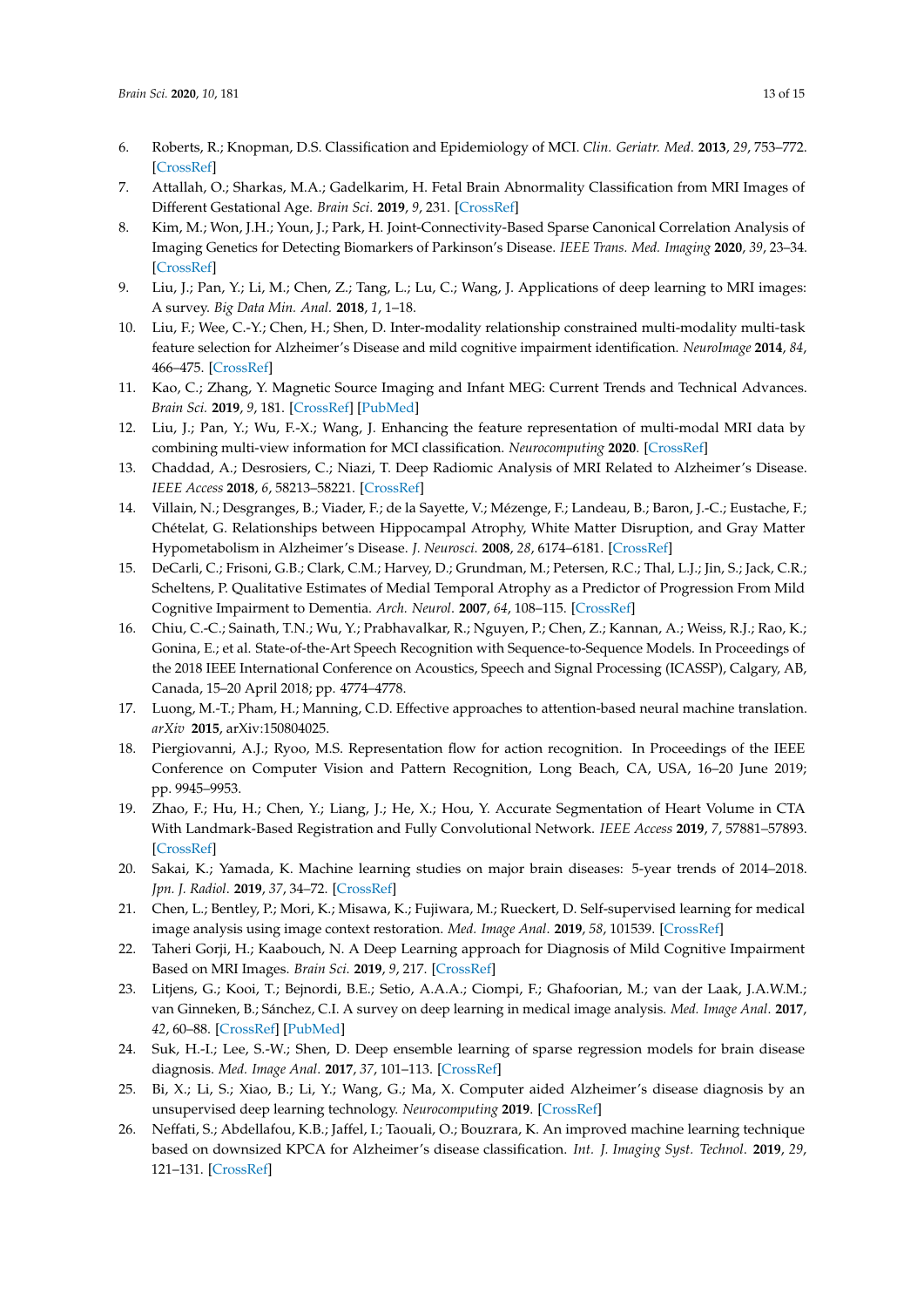- <span id="page-13-0"></span>27. Jain, R.; Jain, N.; Aggarwal, A.; Hemanth, D.J. Convolutional neural network based Alzheimer's disease classification from magnetic resonance brain images. *Cogn. Syst. Res*. **2019**, *57*, 147–159. [\[CrossRef\]](http://dx.doi.org/10.1016/j.cogsys.2018.12.015)
- <span id="page-13-1"></span>28. Mishra, S.; Khanna, P. Early detection of Alzheimer's disease using fusion techniques on 3D brain views. In Proceedings of the 2017 Conference on Information and Communication Technology (CICT), Gwalior, India, 3–5 November 2017; pp. 1–5.
- <span id="page-13-2"></span>29. Kruthika, K.R.; Rajeswari; Maheshappa, H.D. CBIR system using Capsule Networks and 3D CNN for Alzheimer's disease diagnosis. *Inform. Med. Unlocked* **2019**, *14*, 59–68. [\[CrossRef\]](http://dx.doi.org/10.1016/j.imu.2018.12.001)
- 30. Liu, J.; Wang, J.; Tang, Z.; Hu, B.; Wu, F.-X.; Pan, Y. Improving Alzheimer's Disease Classification by Combining Multiple Measures. *IEEE/ACM Trans. Comput. Biol. Bioinform*. **2018**, *15*, 1649–1659. [\[CrossRef\]](http://dx.doi.org/10.1109/TCBB.2017.2731849)
- 31. Amoroso, N.; La Rocca, M.; Bruno, S.; Maggipinto, T.; Monaco, A.; Bellotti, R.; Tangaro, S. Multiplex Networks for Early Diagnosis of Alzheimer's Disease. *Front. Aging Neurosci*. **2018**, *10*, 365. [\[CrossRef\]](http://dx.doi.org/10.3389/fnagi.2018.00365)
- <span id="page-13-3"></span>32. Gupta, Y.; Lee, K.H.; Choi, K.Y.; Lee, J.J.; Kim, B.C.; Kwon, G.R. Early diagnosis of Alzheimer's disease using combined features from voxel-based morphometry and cortical, subcortical, and hippocampus regions of MRI T1 brain images. *PLoS ONE* **2019**, *14*, e0222446. [\[CrossRef\]](http://dx.doi.org/10.1371/journal.pone.0222446)
- <span id="page-13-4"></span>33. Zhang, F.; Tian, S.; Chen, S.; Ma, Y.; Li, X.; Guo, X. Voxel-Based Morphometry: Improving the Diagnosis of Alzheimer's Disease Based on an Extreme Learning Machine Method from the ADNI cohort. *Neuroscience* **2019**, *414*, 273–279. [\[CrossRef\]](http://dx.doi.org/10.1016/j.neuroscience.2019.05.014)
- <span id="page-13-5"></span>34. Liu, J.; Li, M.; Lan, W.; Wu, F.-X.; Pan, Y.; Wang, J. Classification of Alzheimer's Disease Using Whole Brain Hierarchical Network. *IEEE/ACM Trans. Comput. Biol. Bioinform*. **2018**, *15*, 624–632. [\[CrossRef\]](http://dx.doi.org/10.1109/TCBB.2016.2635144) [\[PubMed\]](http://www.ncbi.nlm.nih.gov/pubmed/28114031)
- <span id="page-13-6"></span>35. Liu, J.; Wang, J.; Hu, B.; Wu, F.-X.; Pan, Y. Alzheimer's Disease Classification Based on Individual Hierarchical Networks Constructed With 3-D Texture Features. *IEEE Trans. NanoBiosci.* **2017**, *16*, 428–437. [\[CrossRef\]](http://dx.doi.org/10.1109/TNB.2017.2707139) [\[PubMed\]](http://www.ncbi.nlm.nih.gov/pubmed/28541903)
- <span id="page-13-7"></span>36. Wang, Y.; Xu, C.; Park, J.-H.; Lee, S.; Stern, Y.; Yoo, S.; Kim, J.H.; Kim, H.S.; Cha, J. Diagnosis and prognosis of Alzheimer's disease using brain morphometry and white matter connectomes. *NeuroImage Clin*. **2019**, *23*, 101859. [\[CrossRef\]](http://dx.doi.org/10.1016/j.nicl.2019.101859) [\[PubMed\]](http://www.ncbi.nlm.nih.gov/pubmed/31150957)
- <span id="page-13-8"></span>37. Liu, M.; Zhang, J.; Adeli, E.; Shen, D. Landmark-based deep multi-instance learning for brain disease diagnosis. *Med. Image Anal.* **2018**, *43*, 157–168. [\[CrossRef\]](http://dx.doi.org/10.1016/j.media.2017.10.005) [\[PubMed\]](http://www.ncbi.nlm.nih.gov/pubmed/29107865)
- <span id="page-13-9"></span>38. Basaia, S.; Agosta, F.; Wagner, L.; Canu, E.; Magnani, G.; Santangelo, R.; Filippi, M. Automated classification of Alzheimer's disease and mild cognitive impairment using a single MRI and deep neural networks. *NeuroImage Clin.* **2019**, *21*, 101645. [\[CrossRef\]](http://dx.doi.org/10.1016/j.nicl.2018.101645)
- <span id="page-13-10"></span>39. Nanni, L.; Brahnam, S.; Salvatore, C.; Castiglioni, I. Texture descriptors and voxels for the early diagnosis of Alzheimer's disease. *Artif. Intell. Med.* **2019**, *97*, 19–26. [\[CrossRef\]](http://dx.doi.org/10.1016/j.artmed.2019.05.003)
- <span id="page-13-11"></span>40. Luvizon, D.C.; Picard, D.; Tabia, H. 2D/3D Pose Estimation and Action Recognition Using Multitask Deep Learning. In Proceedings of the 2018 IEEE/CVF Conference on Computer Vision and Pattern Recognition, Salt Lake City, UT, USA, 18–23 June 2018; pp. 5137–5146.
- <span id="page-13-12"></span>41. Mlynarski, P.; Delingette, H.; Criminisi, A.; Ayache, N. 3D convolutional neural networks for tumor segmentation using long-range 2D context. *Comput. Med. Imaging Graph.* **2019**, *73*, 60–72. [\[CrossRef\]](http://dx.doi.org/10.1016/j.compmedimag.2019.02.001)
- <span id="page-13-13"></span>42. Jack, C.R.; Bernstein, M.A.; Fox, N.C.; Thompson, P.; Alexander, G.; Harvey, D.; Borowski, B.; Britson, P.J.; Whitwell, J.L.; Ward, C.; et al. The Alzheimer's disease neuroimaging initiative (ADNI): MRI methods. *J. Magn. Reson. Imaging* **2008**, *27*, 685–691. [\[CrossRef\]](http://dx.doi.org/10.1002/jmri.21049)
- <span id="page-13-14"></span>43. Carrillo, M.C.; Bain, L.J.; Frisoni, G.B.; Weiner, M.W. Worldwide Alzheimer's Disease Neuroimaging Initiative. *Alzheimers Dement.* **2012**, *8*, 337–342. [\[CrossRef\]](http://dx.doi.org/10.1016/j.jalz.2012.04.007)
- <span id="page-13-15"></span>44. Friston, K.J.; Holmes, A.P.; Worsley, K.J.; Poline, J.-P.; Frith, C.D.; Frackowiak, R.S.J. Statistical parametric maps in functional imaging: A general linear approach. *Hum. Brain Mapp.* **1994**, *2*, 189–210. [\[CrossRef\]](http://dx.doi.org/10.1002/hbm.460020402)
- <span id="page-13-16"></span>45. Ashburner, J. A fast diffeomorphic image registration algorithm. *NeuroImage* **2007**, *38*, 95–113. [\[CrossRef\]](http://dx.doi.org/10.1016/j.neuroimage.2007.07.007)
- <span id="page-13-17"></span>46. Ashburner, J.; Friston, K.J. Unified segmentation. *NeuroImage* **2005**, *26*, 839–851. [\[CrossRef\]](http://dx.doi.org/10.1016/j.neuroimage.2005.02.018) [\[PubMed\]](http://www.ncbi.nlm.nih.gov/pubmed/15955494)
- <span id="page-13-18"></span>47. Karas, G.B.; Scheltens, P.; Rombouts, S.A.R.B.; Visser, P.J.; van Schijndel, R.A.; Fox, N.C.; Barkhof, F. Global and local gray matter loss in mild cognitive impairment and Alzheimer's disease. *NeuroImage* **2004**, 23, 708–716. [\[CrossRef\]](http://dx.doi.org/10.1016/j.neuroimage.2004.07.006) [\[PubMed\]](http://www.ncbi.nlm.nih.gov/pubmed/15488420)
- <span id="page-13-19"></span>48. Krizhevsky, A.; Sutskever, I.; Hinton, G.E. Imagenet classification with deep convolutional neural networks. In Proceedings of the Advances in Neural Information Processing Systems, Lake Tahoe, NV, USA, 3–6 December 2012; pp. 1097–1105.